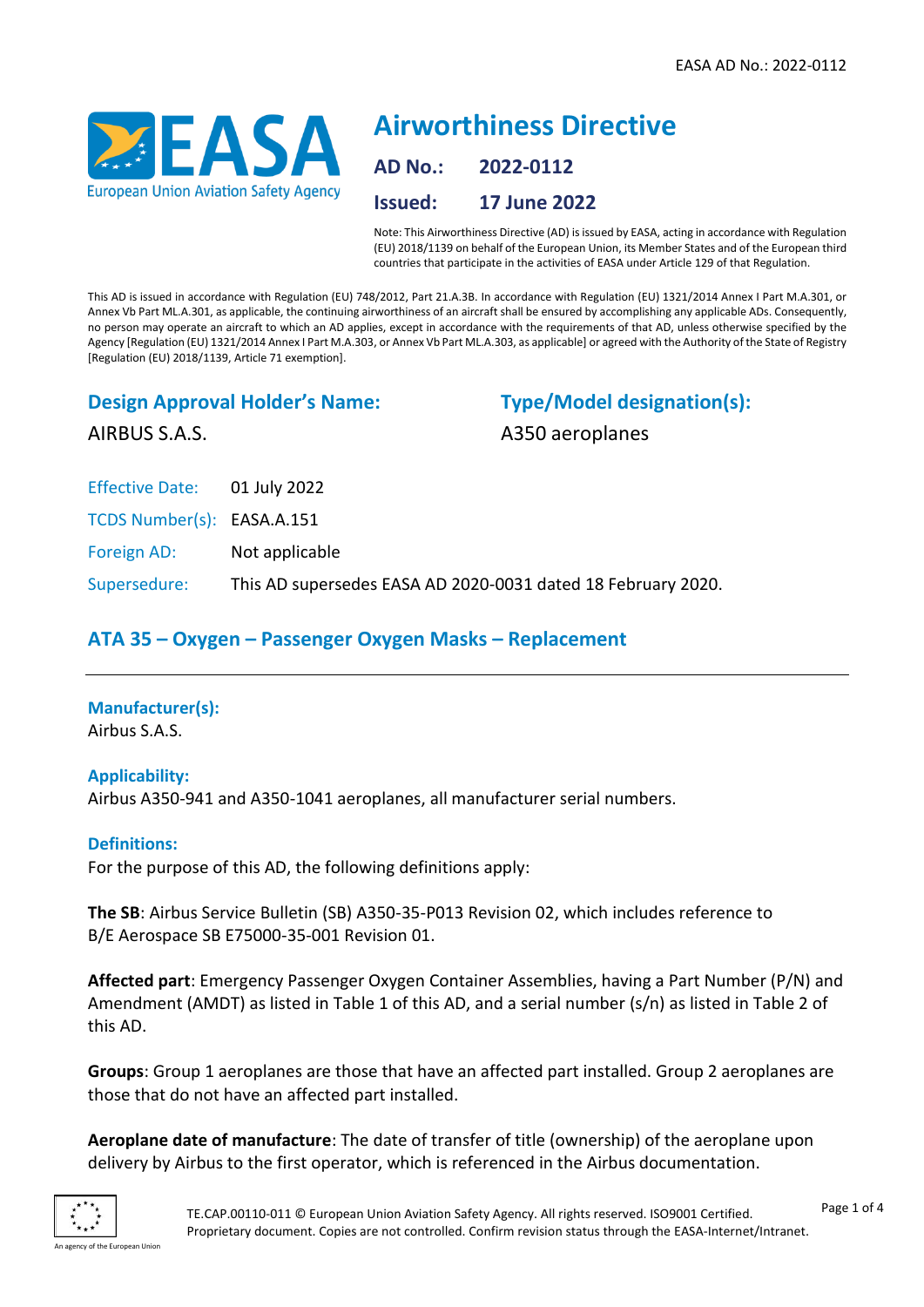#### **Reason:**

On certain passenger oxygen masks, sticking effects have been observed affecting the breathing bag, after exposure to high ground temperatures of 85 degrees centigrade and above. Investigation shows that this phenomenon is limited to masks using a specific manufacturing lot of breathing bag raw material.

This condition, if not detected and corrected, could prevent the breathing bag to fully inflate, possibly resulting in injury to cabin occupants following a depressurization event.

To address this potential unsafe condition, Airbus published SB A350-35-P013 (original issue), providing instructions for the identification of affected parts, the replacement of the passenger oxygen masks, and the re-identification of the affected parts. Consequently, EASA issued AD 2020-0031 to require replacement of the passenger oxygen masks contained in the affected parts and to prohibit re-installation of affected parts.

Since that AD was issued, additional parts (Emergency Passenger Oxygen Container Assembly having s/n BEHJ-XXXX) have been identified by B/E Aerospace as affected by the same potential unsafe condition, and Airbus issued the SB, as defined in this AD.

For the reasons described above, this AD retains the requirements of EASA AD 2020-0031, which is superseded, and expands the list of affected parts.

## **Required Action(s) and Compliance Time(s):**

Required as indicated, unless accomplished previously:

#### **Replacement:**

(1) For Group 1 aeroplanes: Within the compliance time as defined in Table 3 of this AD, depending on aeroplane configuration, replace the passenger oxygen masks contained in each affected part and re-identify the affected part in accordance with the instructions of the SB.

Note 1: X or XXXXXXX in Table 1 of this AD is a variable number, indicating the number of masks, and/or the mask code. N/A in Table 1 of this AD means 'No AMDT'. XXXX in Table 2 of this AD is a variable number, from 0000 to 9999.

| <b>Affected P/N</b> | <b>Affected</b><br><b>AMDT</b> | <b>Affected P/N</b> | <b>Affected</b><br><b>AMDT</b> | <b>Affected P/N</b> | <b>Affected</b><br><b>AMDT</b> |
|---------------------|--------------------------------|---------------------|--------------------------------|---------------------|--------------------------------|
| EXC22XXXXXXX502     | N/A                            | GXC22XXXXXXX501     | A                              | HXG22XXXXXXX501     | N/A                            |
| EXD44XXXXXXX501     | N/A                            | GXD44XXXXXXX501     | N/A                            | JXD44XXXXXXX501     | N/A                            |
| FXC22XXXXXXX502     | A                              | HXC22XXXXXXX501     | A                              | KXC22XXXXXXX502     | N/A                            |
| FXD44XXXXXXX501     | N/A                            | HXD44XXXXXXX501     | N/A                            | KXD44XXXXXXX501     | N/A                            |

| Table 1 - Affected Parts (P/N and AMDT, see Note 1) |  |
|-----------------------------------------------------|--|
|-----------------------------------------------------|--|

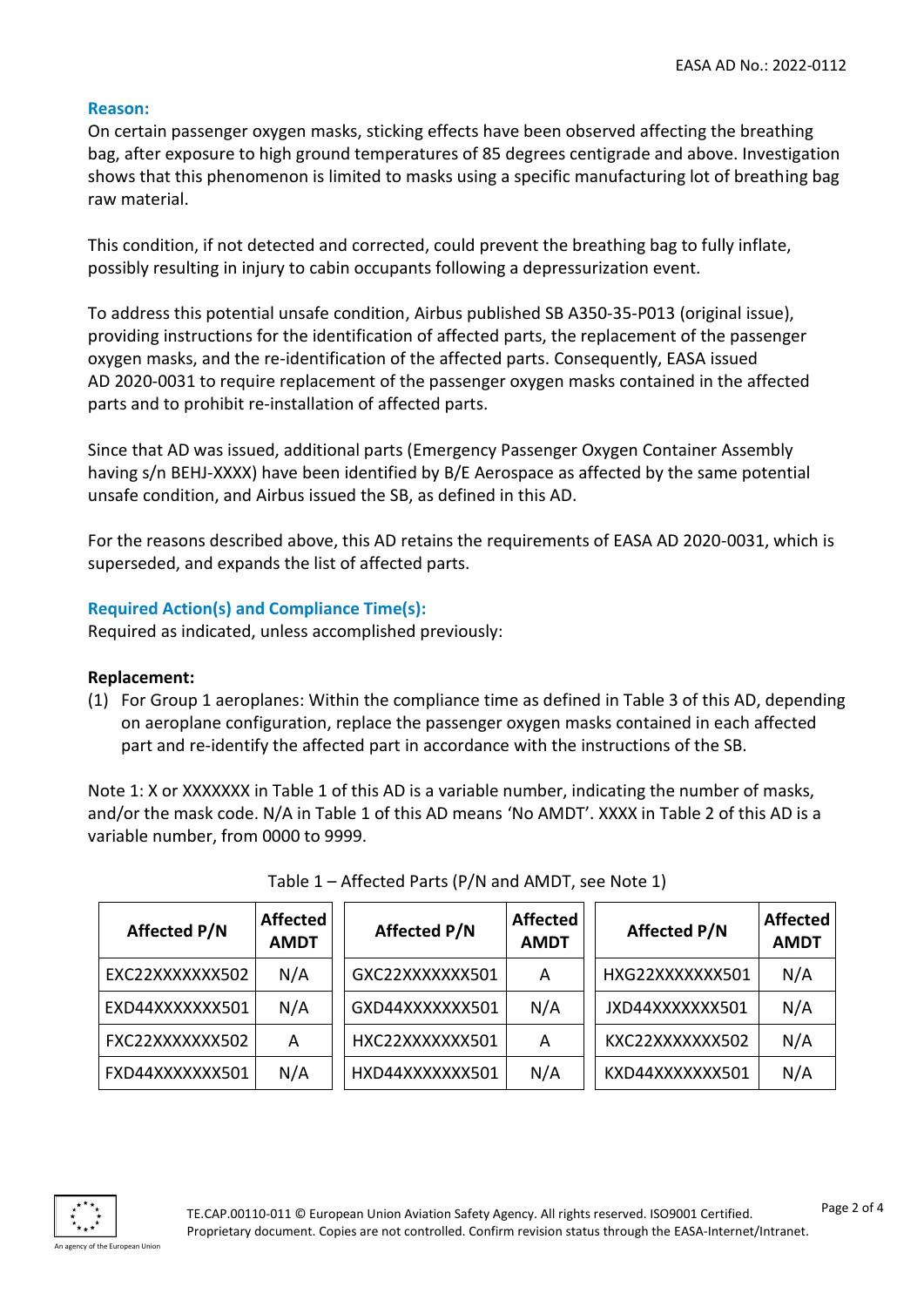| Affected s/n |                  |                  |           |  |  |
|--------------|------------------|------------------|-----------|--|--|
| BEFD-XXXX    | BEFK-XXXX        | BEHA-XXXX        | BEHE-XXXX |  |  |
| BEFE-XXXX    | <b>BEFL-XXXX</b> | BEHB-XXXX        | BEHF-XXXX |  |  |
| BEFF-XXXX    | BEFM-XXXX        | <b>BEHC-XXXX</b> | BEHH-XXXX |  |  |
| BEFH-XXXX    | <b>BEFN-XXXX</b> | <b>BEHD-XXXX</b> | BEHJ-XXXX |  |  |

Table 2 – Affected Parts (s/n, see Note 1)

## Table 3 – Passenger Oxygen Mask Replacement (see Note 2)

| <b>SB Embodied</b> | <b>Compliance Time</b>                                         |                                                                |  |
|--------------------|----------------------------------------------------------------|----------------------------------------------------------------|--|
|                    | A or B, whichever occurs later                                 |                                                                |  |
| Yes                | A                                                              | Before exceeding 72 months since aeroplane date of manufacture |  |
|                    | В                                                              | Within 6 months after the effective date of this AD            |  |
| No                 | Before exceeding 72 months since aeroplane date of manufacture |                                                                |  |

Note 2: 'SB Embodied' in Table 3 of this AD indicates that Airbus SB A350-35-P013 original issue or Revision 01 has been embodied (or not, as applicable) before the effective date of this AD.

## **Parts Installation**:

- (2) Do not install an affected part on any aeroplane, as required by paragraph (2.1) or (2.2) of this AD, as applicable.
	- (2.1) For Group 1 aeroplanes: After replacement of the passenger oxygen masks contained in all affected parts on the aeroplane as required by paragraph (1) of this AD.
	- (2.2) For Group 2 aeroplanes: From the effective date of this AD.

## **Ref. Publications:**

Airbus SB A350-35-P013 Revision 02 dated 08 March 2022.

B/E Aerospace SB E75000-35-001 Revision 01 dated 04 November 2021.

The use of later approved revisions of the above-mentioned documents is acceptable for compliance with the requirements of this AD.

#### **Remarks:**

- 1. If requested and appropriately substantiated, EASA can approve Alternative Methods of Compliance for this AD.
- 2. This AD was posted on 17 May 2022 as PAD 22-059 for consultation until 31 May 2022. The Comment Response Document can be found in the [EASA Safety Publications Tool,](http://ad.easa.europa.eu/) in the compressed (zipped) file attached to the record for this AD.